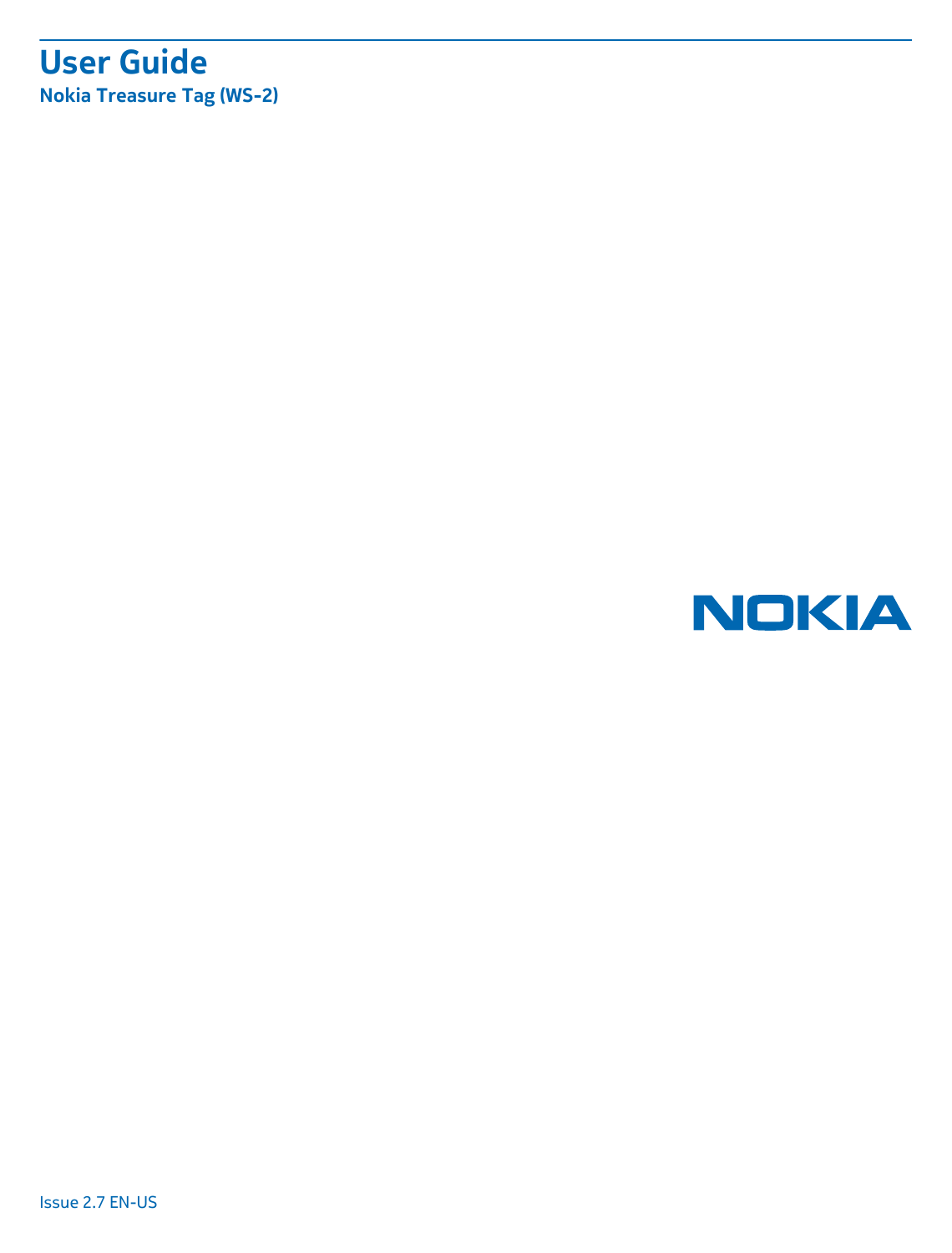# **User Guide**

**Nokia Treasure Tag (WS-2)**

## **Contents**

| <b>Get started</b>                    | 3  |
|---------------------------------------|----|
| <b>Pair and connect</b>               | 5  |
| Set up your sensor                    | 7  |
| Find your sensor                      | 7  |
| Set your sensor to mute automatically | 8  |
| Find your phone using your sensor     | 9  |
| Take a photo remotely                 | q  |
| Change the battery                    | q  |
| <b>Troubleshooting and support</b>    | 11 |
| <b>Product and safety info</b>        | 12 |
| <b>Copyrights and other notices</b>   | 12 |
| <b>Warranty</b>                       | 13 |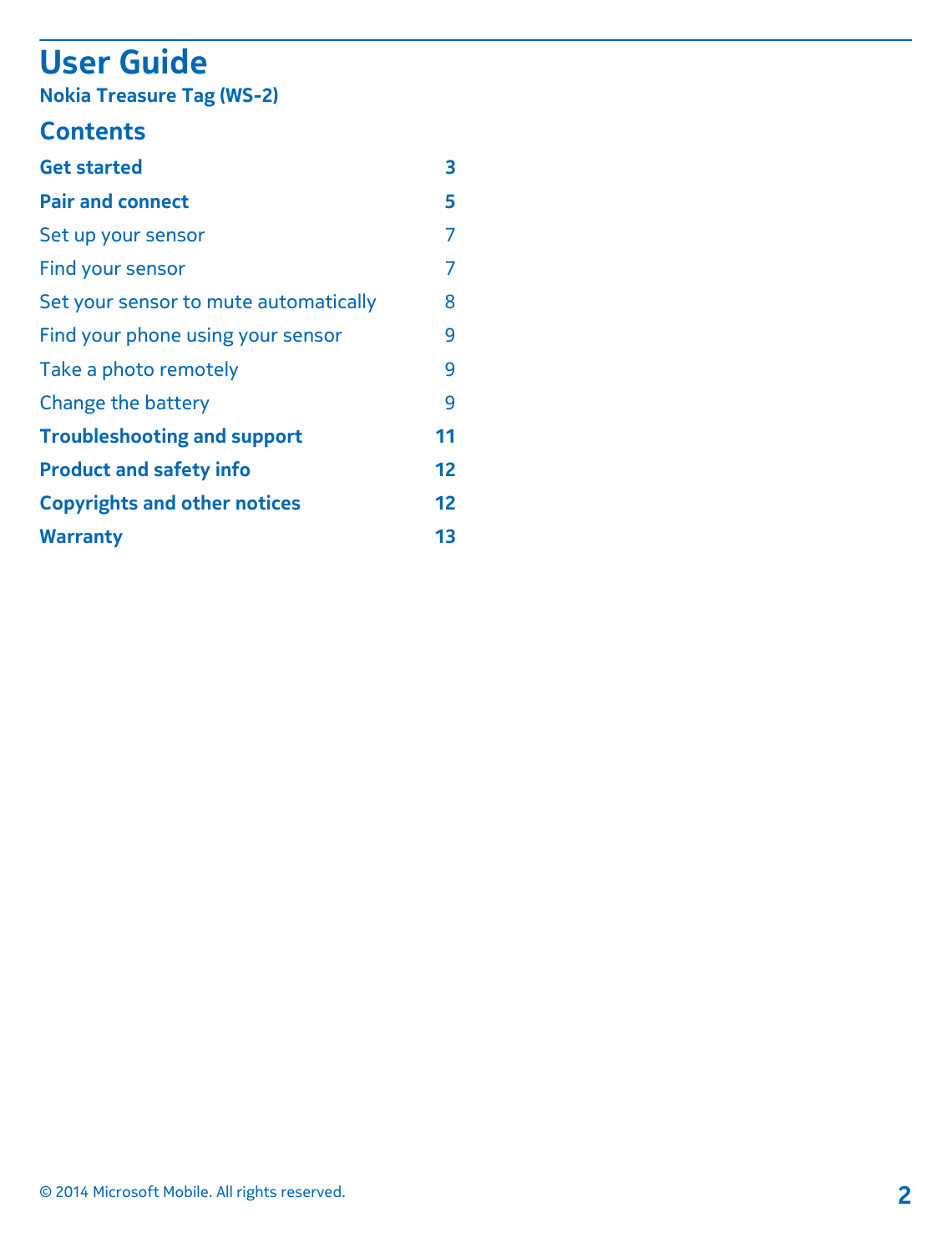## <span id="page-2-0"></span>**Get started**

Learn how to start using your proximity sensor.

## **About your proximity sensor**

Nokia Treasure Tag (WS-2) is a proximity sensor which helps you easily find your misplaced valuables.

Slip the sensor in your bag, or use the strap to attach it to your keys. If you leave your items behind, your phone notifies you. If you do lose your stuff, you can check on a map where to start looking.

The proximity sensor is compatible with Windows Phone 8 or later phones with the Treasure Tag app and Bluetooth 4.0 or higher. Some of the product features may depend on the phone model or software version. You get the best experience with a Lumia phone. The app, a full list of compatible devices, and more info on compatibility are available in Store.

Read this user guide carefully before using the product. Also, read the user guide for the device that you connect to the product.

## **Keys and parts**

Get to know your proximity sensor.



- 1 NFC area
- 2 Silicone strap with loop
- 3 Multifunction key
- 4 Battery cover
- 5 Silicone strap without loop

The surface of this product is nickel-free.

**Warning:** This product may contain small parts. Keep them out of the reach of small children.

### **Switch your sensor on or off**

You can switch your sensor on or off.

Your sensor is switched on automatically once the battery is inserted.

To switch your sensor off or back on again, press the multifunction key for 3 seconds.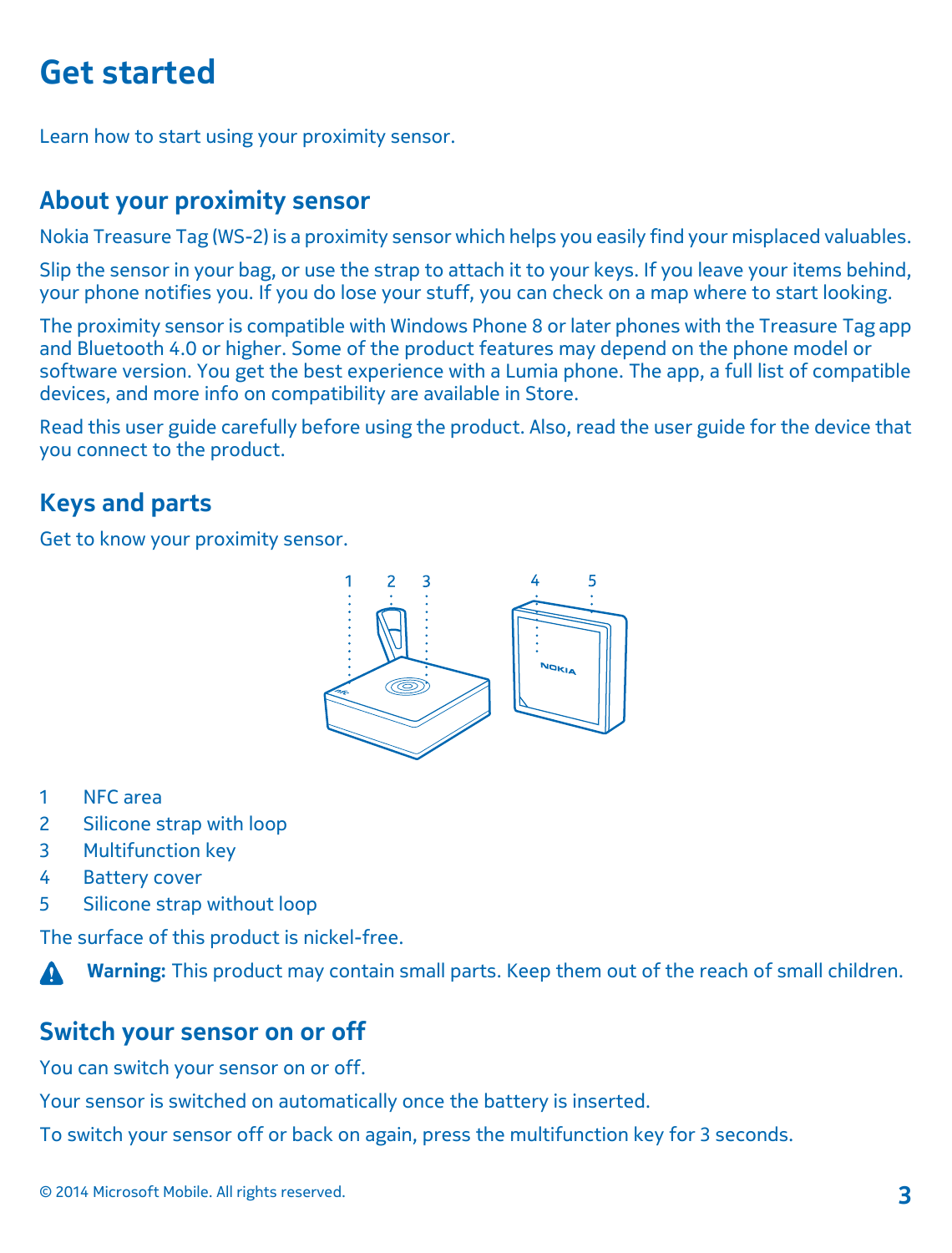To switch your sensor off, you can also remove the battery.

## **Change the strap**

Your sensor comes with two silicone straps: one with a loop for attaching, one without.

**1.** Pull the strap from the sensor. You can use a paperclip or similar tool to carefully pry the edge of the strap from the groove.

**2.** Place the sensor in the other strap and carefully stretch and pull the strap into place.

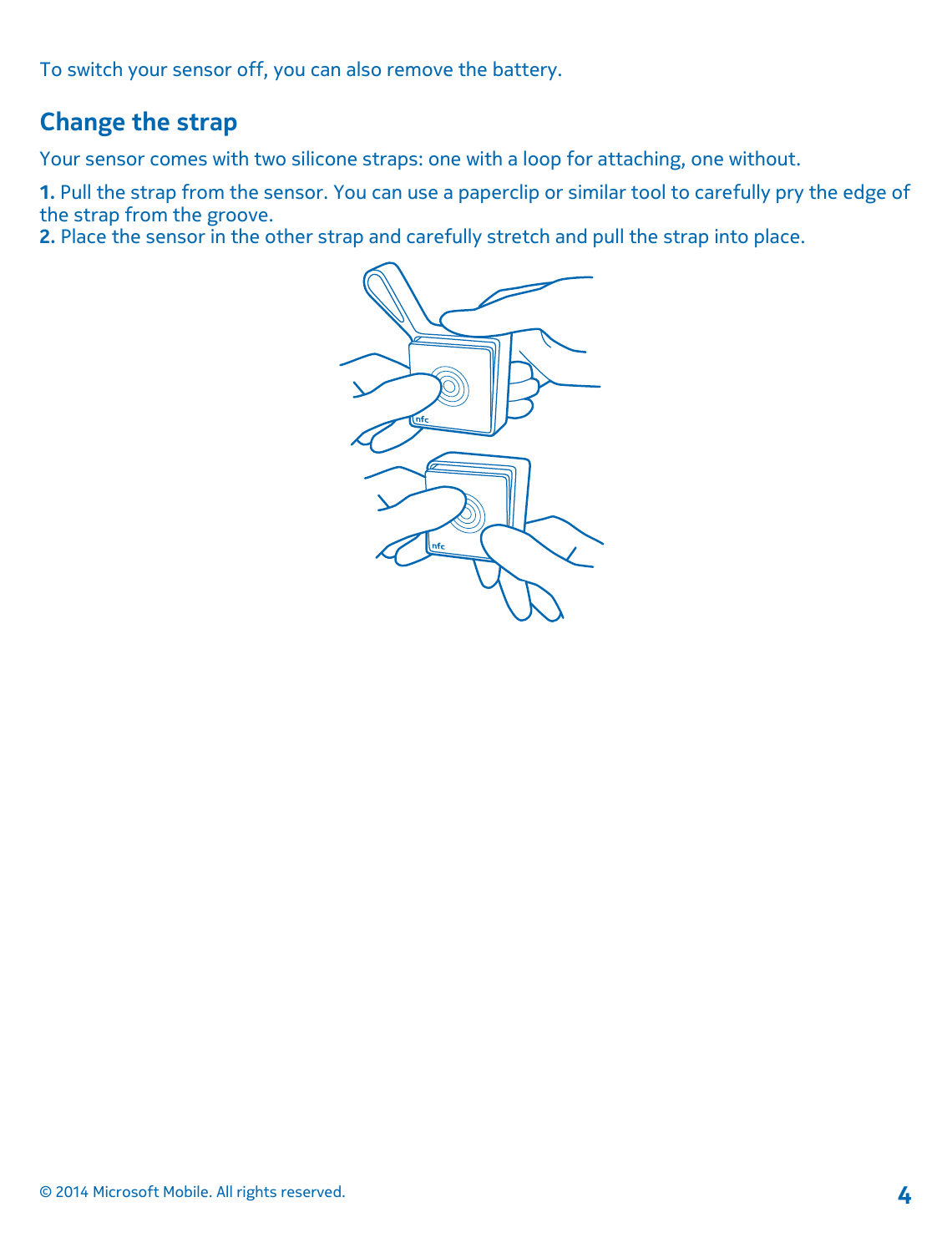## <span id="page-4-0"></span>**Pair and connect**

Before you can use your sensor, you need to pair and connect it to your phone.

You can connect your sensor to your phone using either NFC or Bluetooth. Make sure your sensor is switched on and you have a SIM in your phone.

Your sensor can be connected to one phone at a time, and your phone can have up to 4 sensors connected to it. To locate the phone currently connected to your sensor, press the multifunction key while in range, and the phone plays a notification tone. If you want to connect it to another phone, restore the sensor to factory settings first.

You can disconnect your sensor from your phone. For more info, see your phone's user guide.

## **Pair your sensor using NFC**

Pair you sensor with your phone quickly using NFC.

**1.** Make sure you've switched on NFC on your phone.

For more info on NFC, see your phone's user guide.

**2.** Touch the NFC areas of your sensor and phone together.



**3.** Follow the instructions shown on your phone.

## **Pair your sensor using Bluetooth**

If your phone doesn't have NFC, you can pair your sensor with your phone using Bluetooth.

You need the Treasure Tag app to use the sensor. You can download the app from Windows Phone Store.

**1.** Make sure you've switched on Bluetooth on your phone.

For more info on Bluetooth, see your phone's user guide.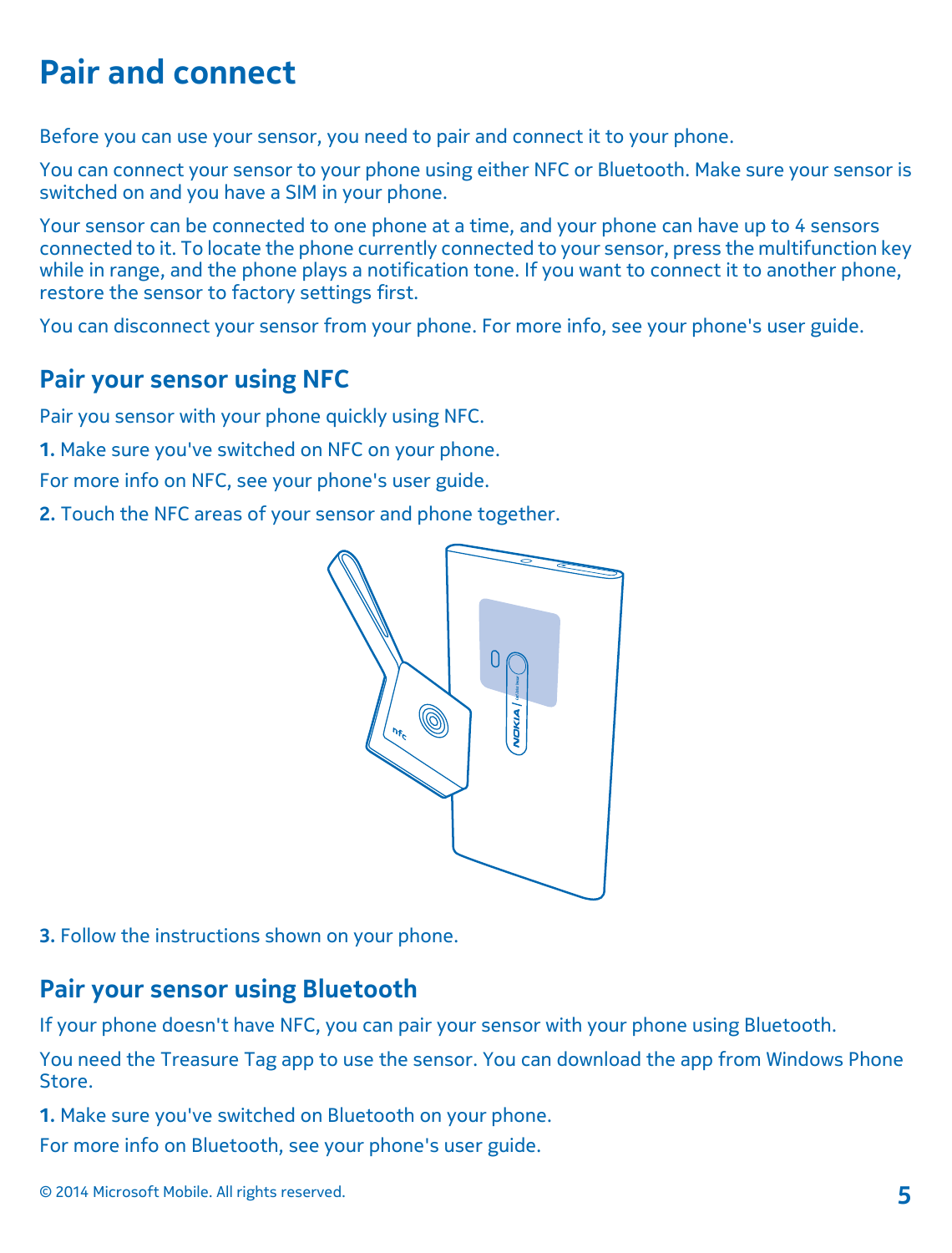**2.** On your phone, tap **Treasure Tag**.

**3.** Select your sensor, and follow the instructions shown on the phone.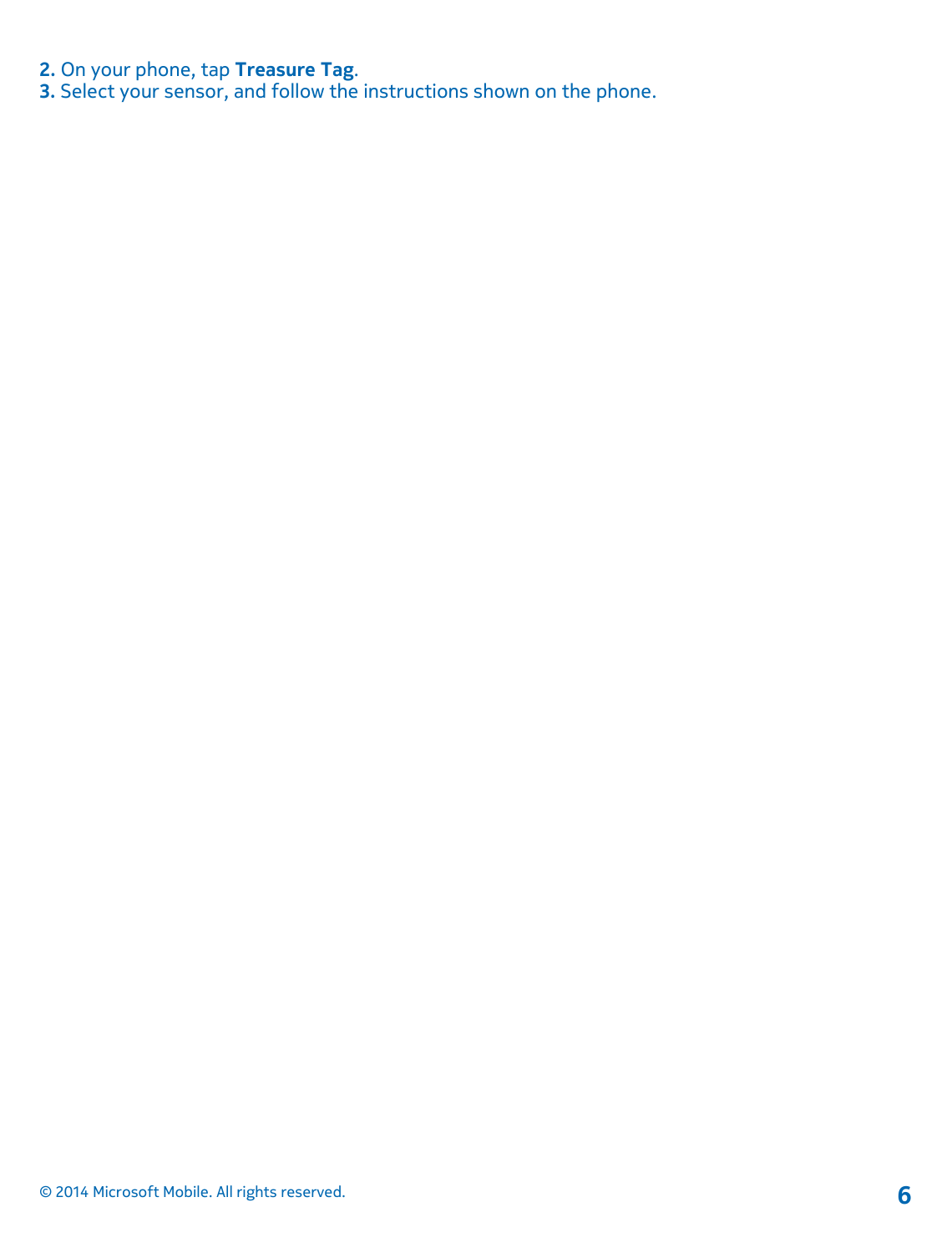## <span id="page-6-0"></span>**Basic use**

Learn the basics of using your proximity sensor.

### **Set up your sensor**

Define how and when your sensor alerts you.

On your phone, tap **Treasure Tag**.

**1.** When pairing for the first time, the setup starts automatically. Otherwise, on your phone, tap **SET UP TAG** under your sensor.

- **2.** To choose an icon for your sensor, tap **add icon** and the icon you want.
- **3.** To give your sensor a name, tap **TAG NAME**, and type in the name.
- **4.** Select how and where the alert is played.

The alert is triggered whenever the Bluetooth connection between your sensor and phone is lost, or the signal is weak. A closed door, for example, may trigger an alert. Your phone plays the alert even if it is in silent mode. If you have many sensors, your phone also shows you a notification about which sensor was triggered.

### **Manage your sensor**

Check what's going on with your sensor and change its settings. You can also pin your sensor to the start screen of your phone to access it quickly.

#### **1.** Tap **Treasure Tag**.

**2.** Tap the sensor you want to view. If you have several sensors, to check which is which, tap  $\Omega$ .

**Add a sensor to the sensor list** Tap  $\cdots$  > add tag.

**Edit sensor settings** Select a sensor, and tap  $\bullet \bullet \bullet$  > **EDIT TAG**.

**Pin your sensor on the start screen of your phone** Tap  $\bullet \bullet \bullet$  > pin to start. You can also tap and hold the sensor in the sensor list, and select pin to **start**.

#### **Disconnect your sensor manually**

Tap  $\mathcal{F}$ . The sensor graphic turns gray. To reconnect, tap  $\bigoplus$ , or tap the NFC areas of the sensor and your phone together.

#### **Remove a sensor**

Tap  $\cdots$  > remove tag.

### **Find your sensor**

Lost your sensor and have no idea where it is? You can start off your search by checking on a map where your phone lost connection with the sensor.

To check on a map where the connection was lost, GPS coordinates must be available.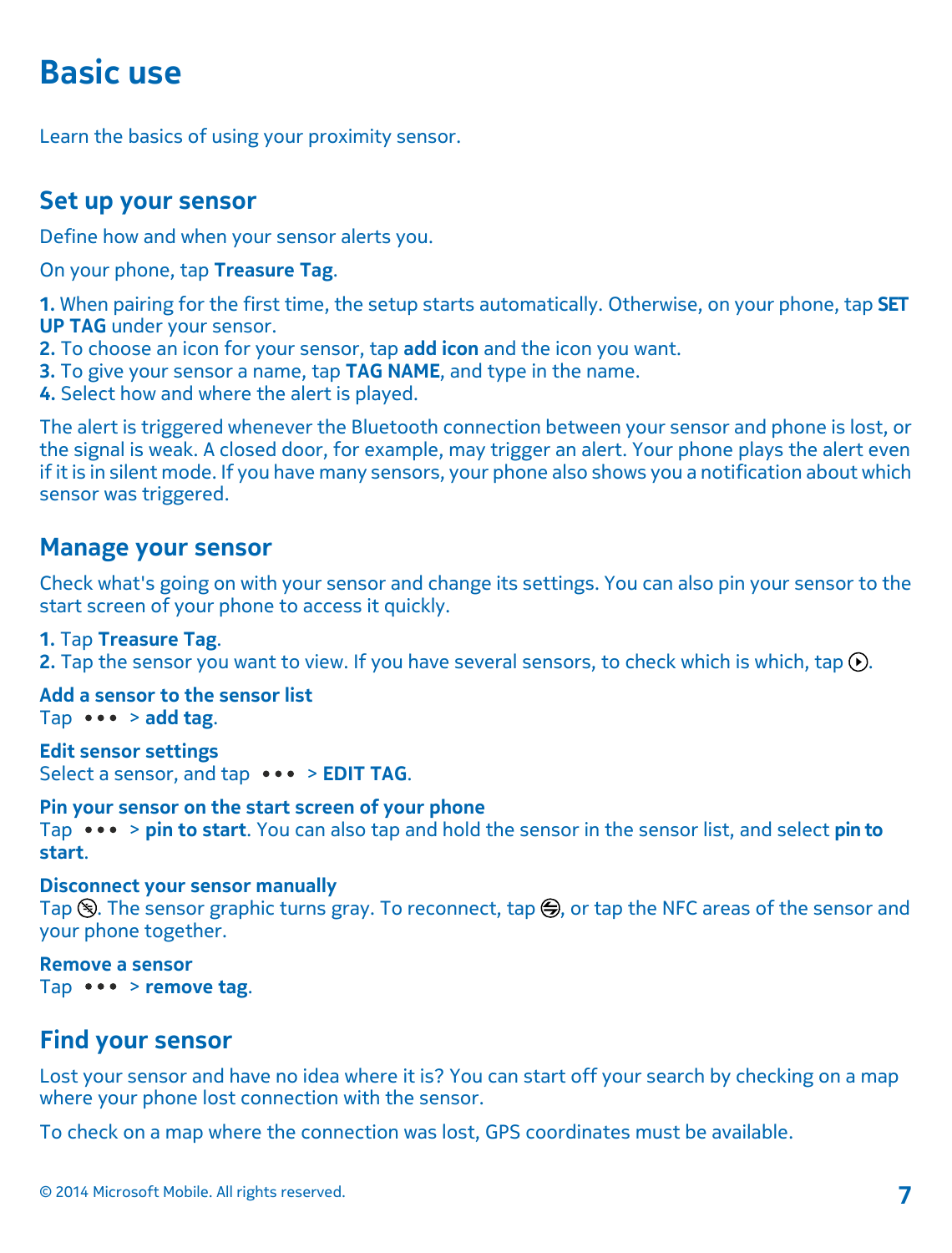<span id="page-7-0"></span>Using services or downloading content, including free items, may cause the transfer of large amounts of data, which may result in data costs.

**1.** Make sure you've switched on GPS on your phone.

**2.** Tap **Treasure Tag** and the sensor you want.

**3.** Wait while your phone tries to search for the sensor.

**4.** If your phone doesn't find the sensor, tap **open map**. The approximate area where your phone last connected to the sensor is shown on the map.



#### **Get directions to your sensor**

To get route instructions, in the map view, tap the address notification and **directions**.

#### **Find connected sensor**

On your phone, tap the sensor to play a notification sound. To silence the sensor once found, press the multifunction key on the sensor, or tap  $\bigcirc$  on your phone.

### **Set your sensor to mute automatically**

Don't want your sensor to notify you while at home or at the office? Mute your sensor automatically when your phone is connected to one of your set Wi-Fi networks.

- **1.** On your phone, tap **Treasure Tag** >  $\cdots$  > quiet mode.
- **2.** To add a new network,  $tan <sub>1</sub>$ .
- **3.** Select the Wi-Fi network you want from the list of available Wi-Fi networks.

You can add several Wi-Fi networks for quiet mode.

Whenever your phone is connected to a Wi-Fi network you selected, all notifications from the sensor are automatically muted.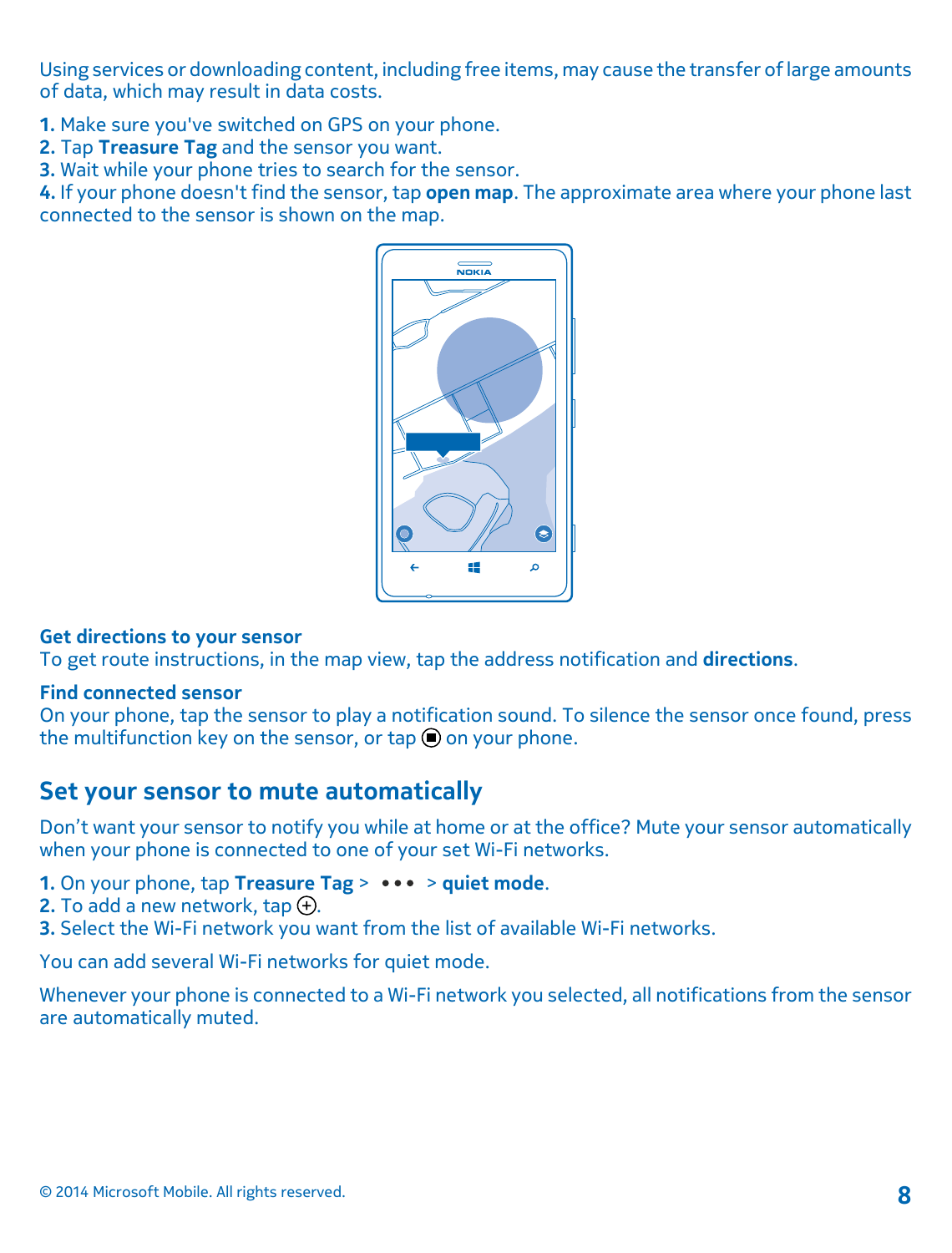## <span id="page-8-0"></span>**Find your phone using your sensor**

Can't remember where you put your phone? Use your sensor to locate it.

**1.** Press the multifunction key. Your phone plays a notification sound to help you locate it, even if your phone is in silent mode.



**2.** When you find your phone, tap the notification on your phone to switch off the notification sound.

## **Take a photo remotely**

Want to avoid camera shake when taking a photo with your phone? Use your sensor to take the photo remotely, so you don't have to use the camera key or icon on your phone.

If your phone does not have the Lumia Selfie app, you can download it from Store.

- **1.** On your phone, tap **Lumia Selfie**.
- **2.** To take a photo, on your sensor, press the multifunction key.

After taking a photo, you can edit the shot on your phone. To go back to take another photo, press the multifunction key.

## **Change the battery**

Your sensor comes with a battery already inserted, but eventually you need to change it.

Your sensor uses a standard CR2032 battery. When the battery is completely empty, you need to replace it with a new one before you can use the sensor again.

When the battery runs low, your sensor plays an alert tone, and a notification shows up on your phone's Treasure Tag app. If you've pinned your sensor to the start screen of your phone, a battery icon shows up on the tile.

**1.** Put a paperclip or similar tool into the gap in the lower left corner on the back of the sensor.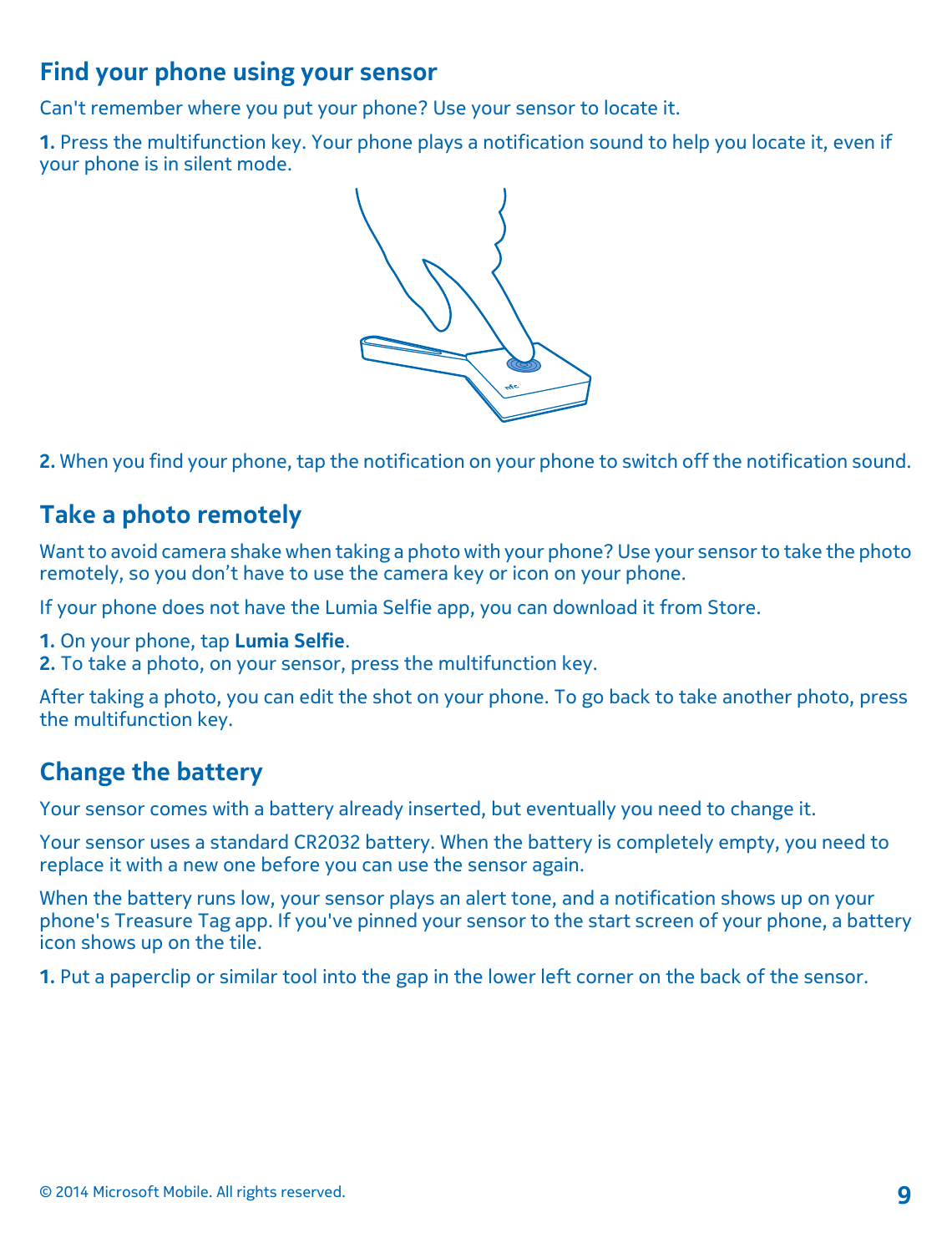

- **2.** Carefully lever the back cover up.
- **3.** Replace the old battery with a new one. Make sure you place the battery in the right way.
- **4.** Align the cut corners on the back cover and device, and snap the cover back into place.



## **Restore factory settings**

You can clear all pairings and reset the sensor back to the original settings.

- **1.** Open the back cover and remove the battery from the sensor.
- **2.** Replace the battery while pressing the multifunction key.

You can also remove your sensor from the connected phone or other device to restore the factory settings.

After restoring the factory settings, the sensor immediately pairs with any phone that has the sensor on its list of paired devices. If you remove the sensor from the list, the sensor disconnects from this phone and restores the factory settings again.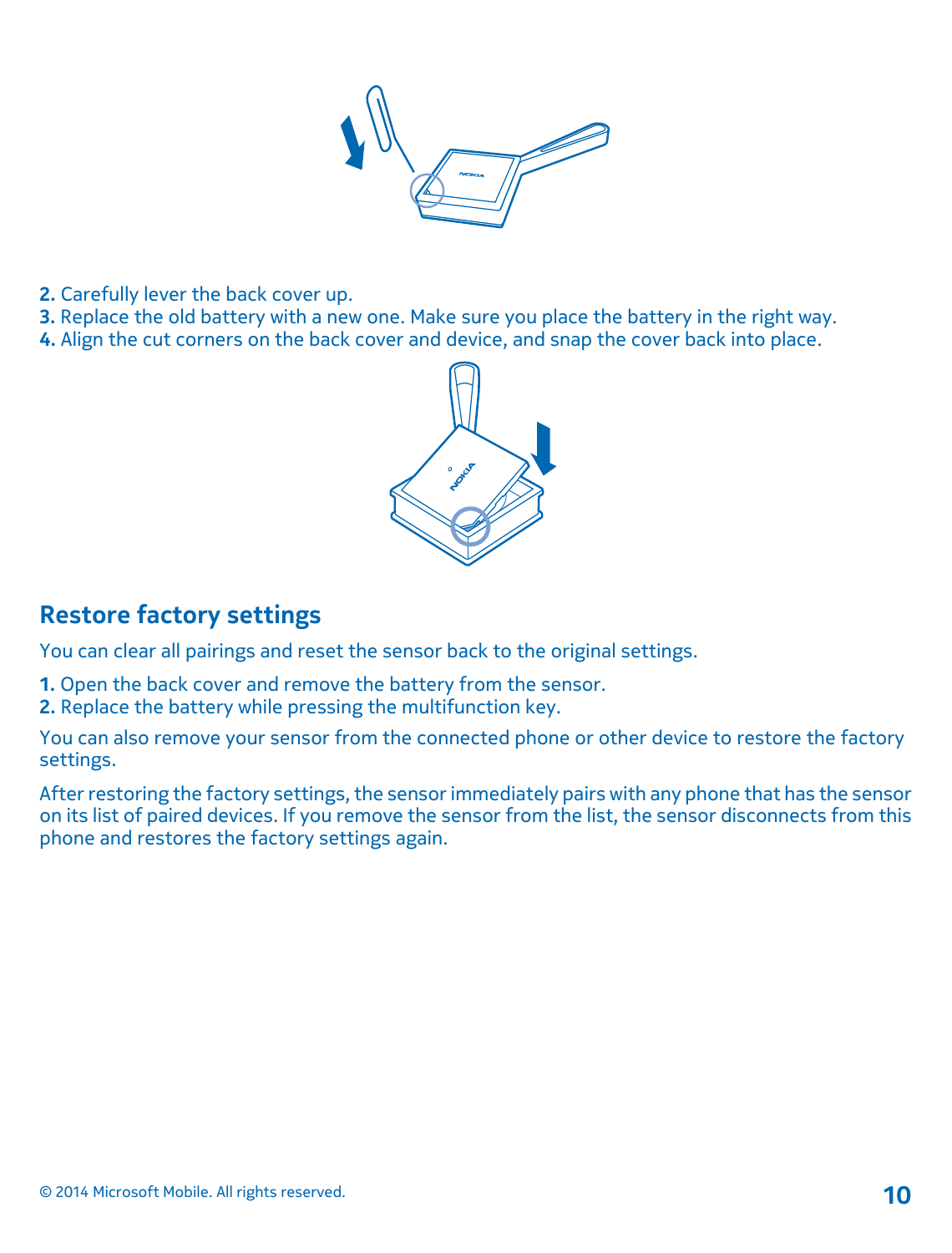# <span id="page-10-0"></span>**Troubleshooting and support**



To get the most out of your device, go to **[www.nokia.com/support](http://www.nokia.com/support)**.

There you can find full-length user guides, troubleshooting info, discussions, and details about features, technologies, and compatibility.

Troubleshooting and discussions may not be available in all languages.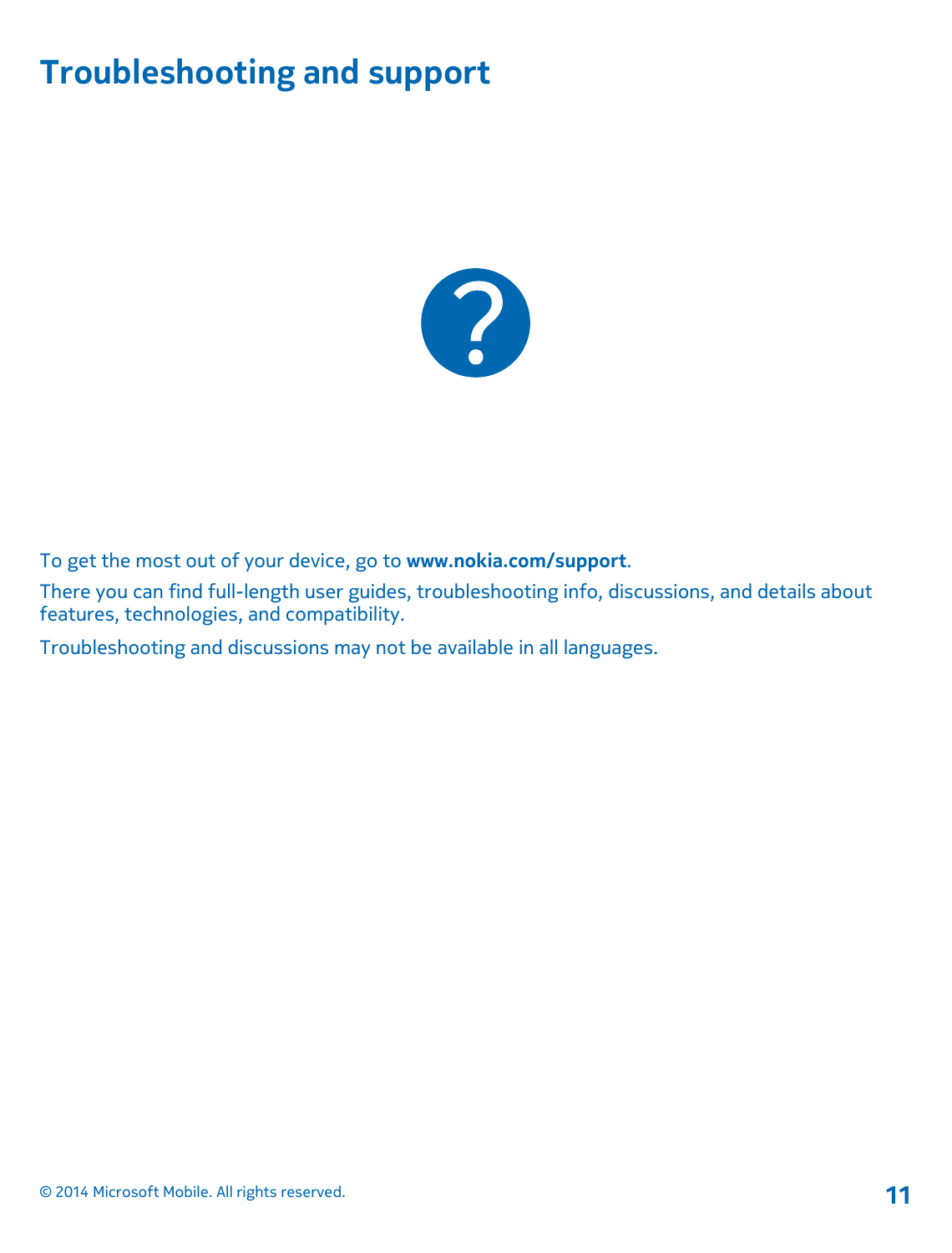# <span id="page-11-0"></span>**Product and safety info**

## **Wet and dusty conditions**

• This product is water-resistant and dust-resistant in compliance with protections rating .

**Important:** Accessories for use with this device are not as durable, dust-resistant, or water-resistant as the device. For example, chargers should only be used in dry conditions, never when damp or wet.

- The device is water-resistant against cold, clean fresh water only. Do not expose the device to any other type of liquid, such as sea water.
- Do not submerge your device in water.
- If the device has been exposed to water, wipe it off with a dry cloth. If it has been exposed to any other liquid, immediately splash some clean fresh water onto the device. Carefully wipe the device dry.
- If the connectors are dusty, splash clean freshwater onto the connectors. Carefully wipe the device and connector area dry, and let the connectors dry.
- Only open the back cover in dry and clean conditions, and wipe the device dry and clean first, to prevent water or dust reaching the interior. Make sure the interior of your device and the back cover seals are dry, clean, and free of any foreign objects, as they may damage the seals against water.

## **Take care of your device**

- Keep the device dry. Precipitation, humidity, and all types of liquids or moisture can contain minerals that corrode electronic circuits. If your device gets wet, remove the battery, and let the device dry.
- Do not use or store the device in dusty or dirty areas.
- Do not store the device in high temperatures.
- Do not store the device in cold temperatures. When the device warms to its normal temperature, moisture can form inside the device and damage it.
- Do not open the device other than as instructed in the user guide.
- Unauthorized modifications may damage the device and violate regulations governing radio devices.
- Do not drop, knock, or shake the device or the battery. Rough handling can break it.
- Only use a soft, clean, dry cloth to clean the surface of the device.

**Recycle**



Always return your used electronic products, batteries, and packaging materials to dedicated collection points. This way you help prevent uncontrolled garbage disposal and promote the recycling of materials. All materials of the device can be recovered as materials and energy. Check how to recycle your products at **[www.nokia.com/recycle](http://www.nokia.com/recycle)**.

## **Battery safety**

Do not dispose of batteries in a fire as they may explode. Obey local regulations. Recycle when possible.

Use the battery for its intended purpose only. Improper use, or use of unapproved or incompatible batteries may present a risk of fire, explosion, or other hazard, and may invalidate any approval or warranty. Never use a damaged battery.

Perchlorate Material — special handling may apply. See: **[www.dtsc.ca.gov/hazardouswaste/perchlorate](http://www.dtsc.ca.gov/hazardouswaste/perchlorate)**.

## **Copyrights and other notices**

**Declaration of Conformity**

 $CE2280$